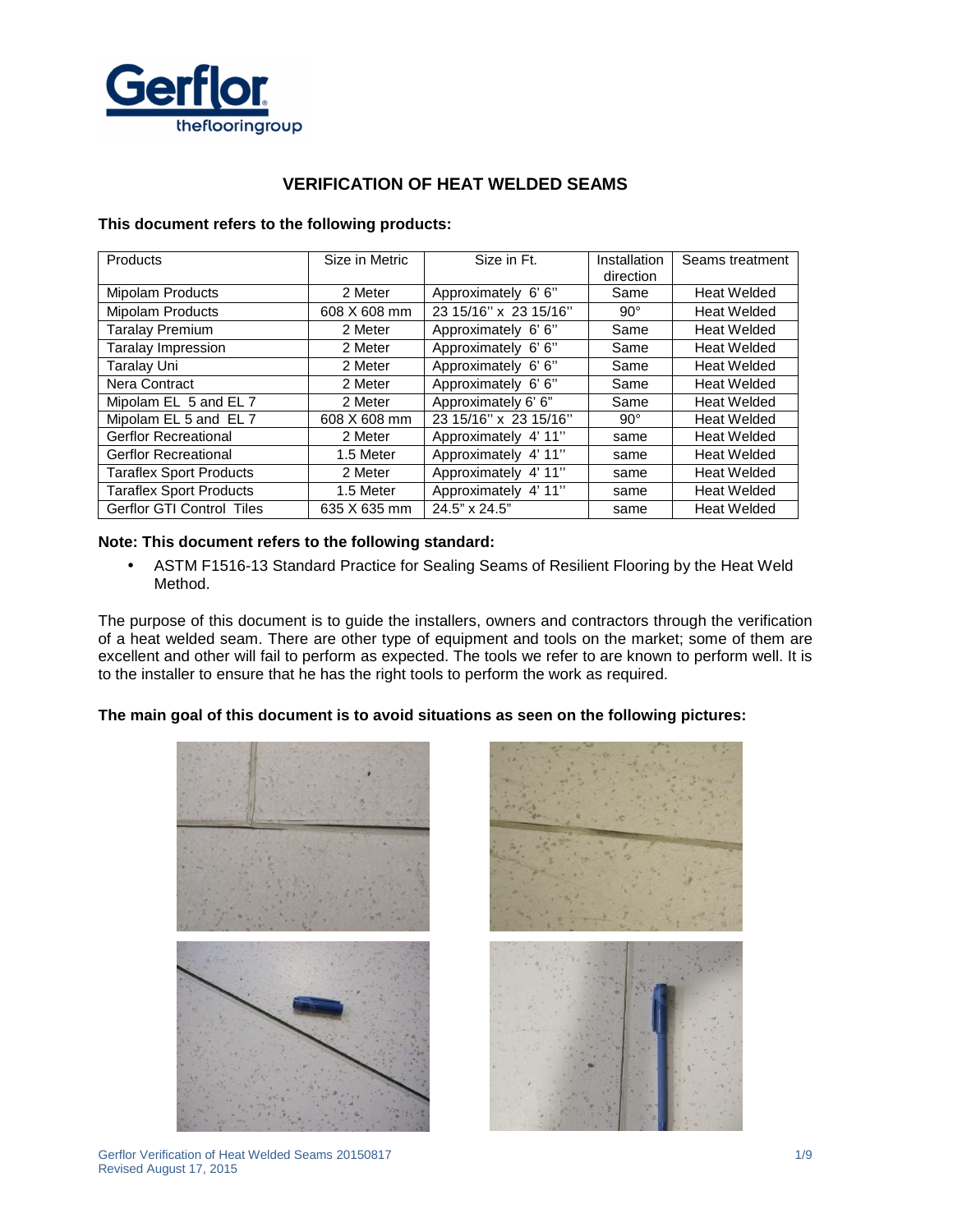

#### **FOLLOW THESE STEPS AND USE THE RECOMMENDED TOOLS FOR SUCCESSFUL HEAT WELDS:**

### **1. SEAMS**

- The seam must not be gapped more than 1/32" (1mm).
- When the gap is too wide, there will not be any groove and the weld will not be solid enough.



#### **2. GROOVING THE SEAMS**

The following tools are recommended for proper grooving:

• Turbo groovers are the most recommended:





Groover #19

*http://turboheatweldingtools.com/shop/*

• The Pico Groover:

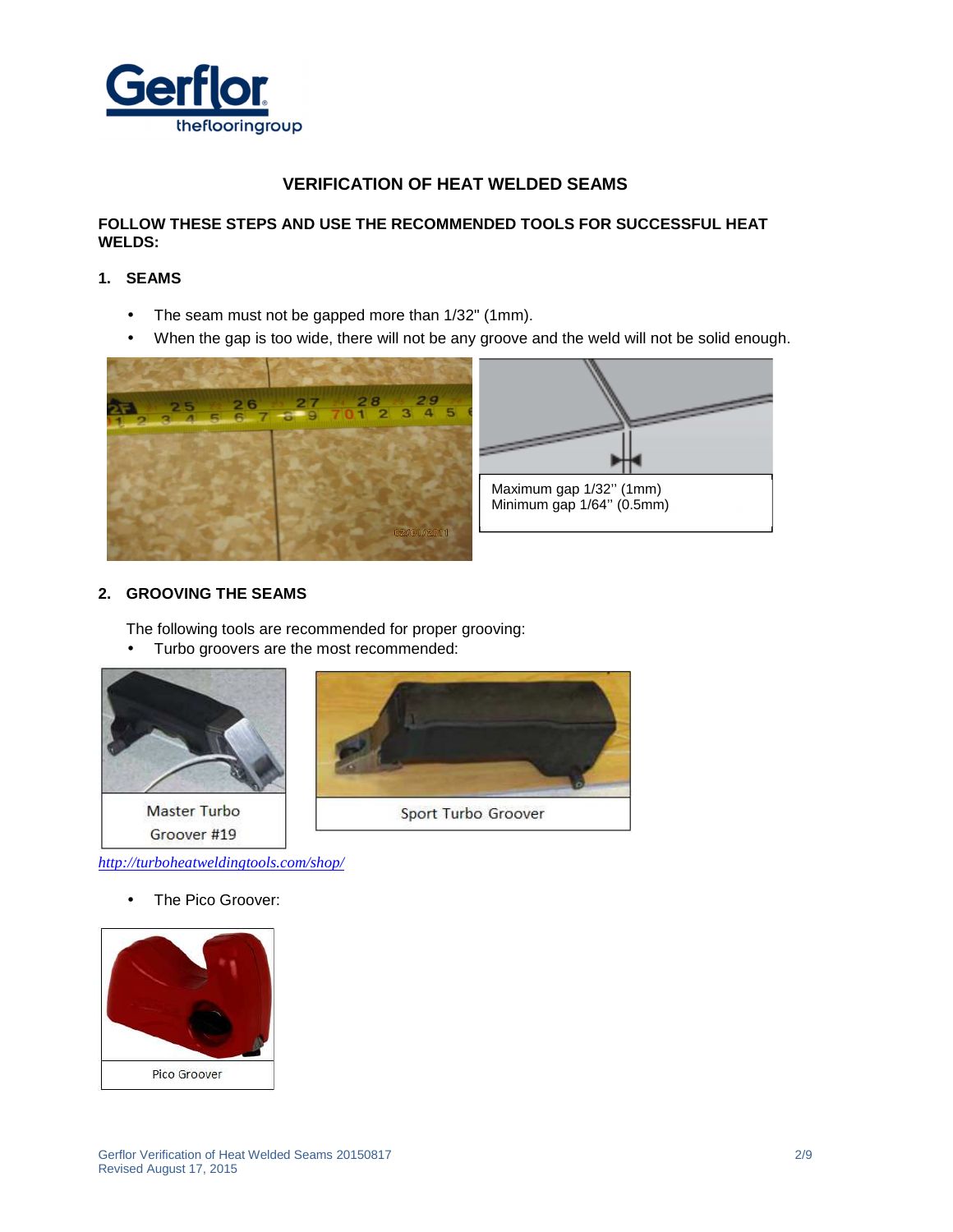

Leister electric groover



• **The depth of the groove must me 2/3 of the total thickness of an homogeneous.** 





• **The depth of the groove must me 2/3 of the total thickness of a compact heterogeneous.** 





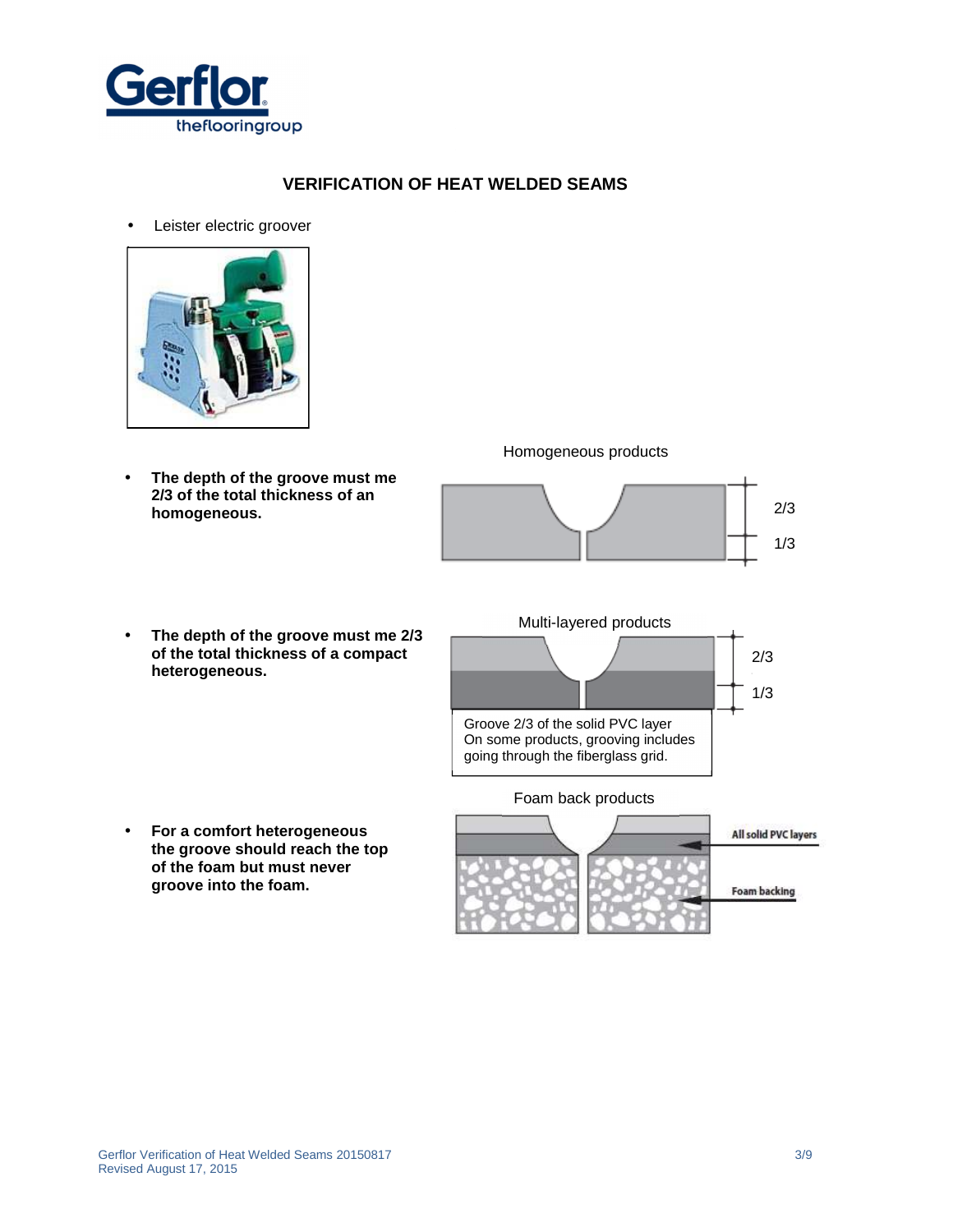

### • **Typical groove**



Maximum width of the groove for commercial flooring: 3.5mm Maximum width of the groove for sport flooring: 4.0 mm

#### **3. WELDING TIPS**

• The Turbo Precision Nozzle is the most recommended tip.



*http://turboheatweldingtools.com/shop/turbo-precision-nozzle-45mm/*

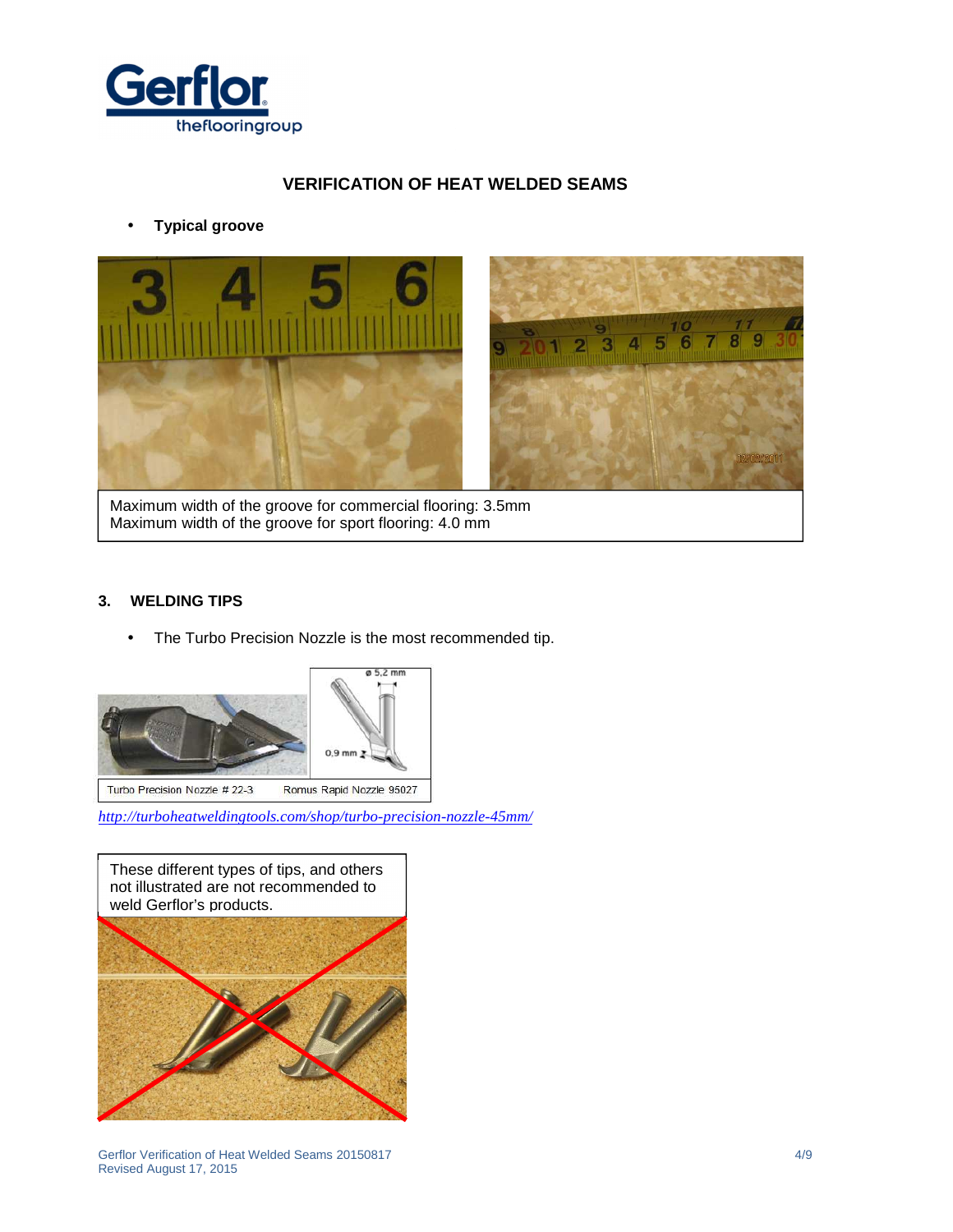

#### **4. Welders (Automatic and manual)**

• The Chiquita Automatic Welder from Turbo Tools is highly recommended http://turboheatweldingtools.com/shop/chiquita/



• The Leister Automatic welder when used with the Romus anti-glare nozzle 95253 is recommended.





#### **4. WELDING**

- The temperature of the welding equipment should be verified frequently.
- When welding, a bead on the edges of the rod must be visible at all time; this confirms the proper fusion between the rod and the flooring.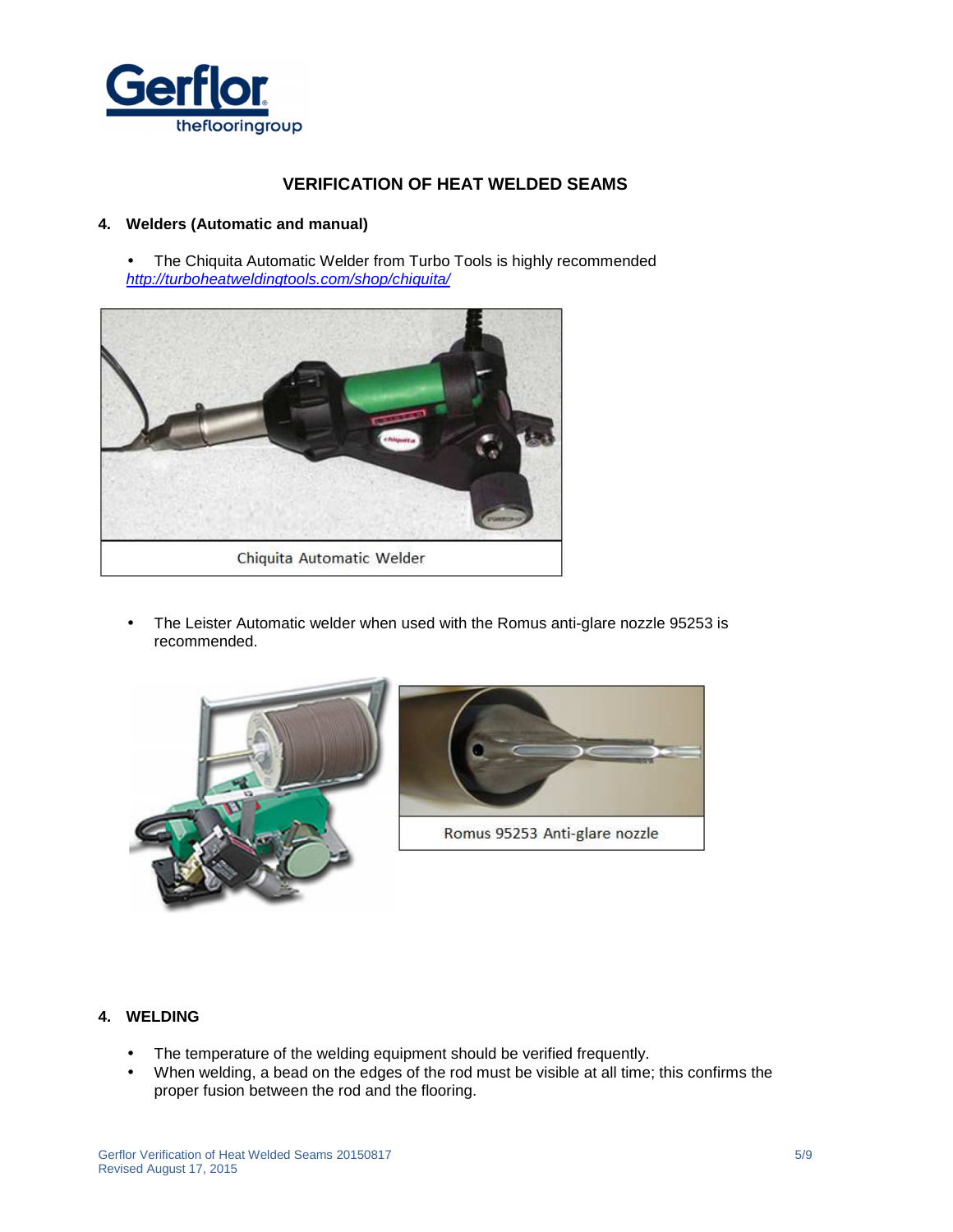

Examples of heat welds:

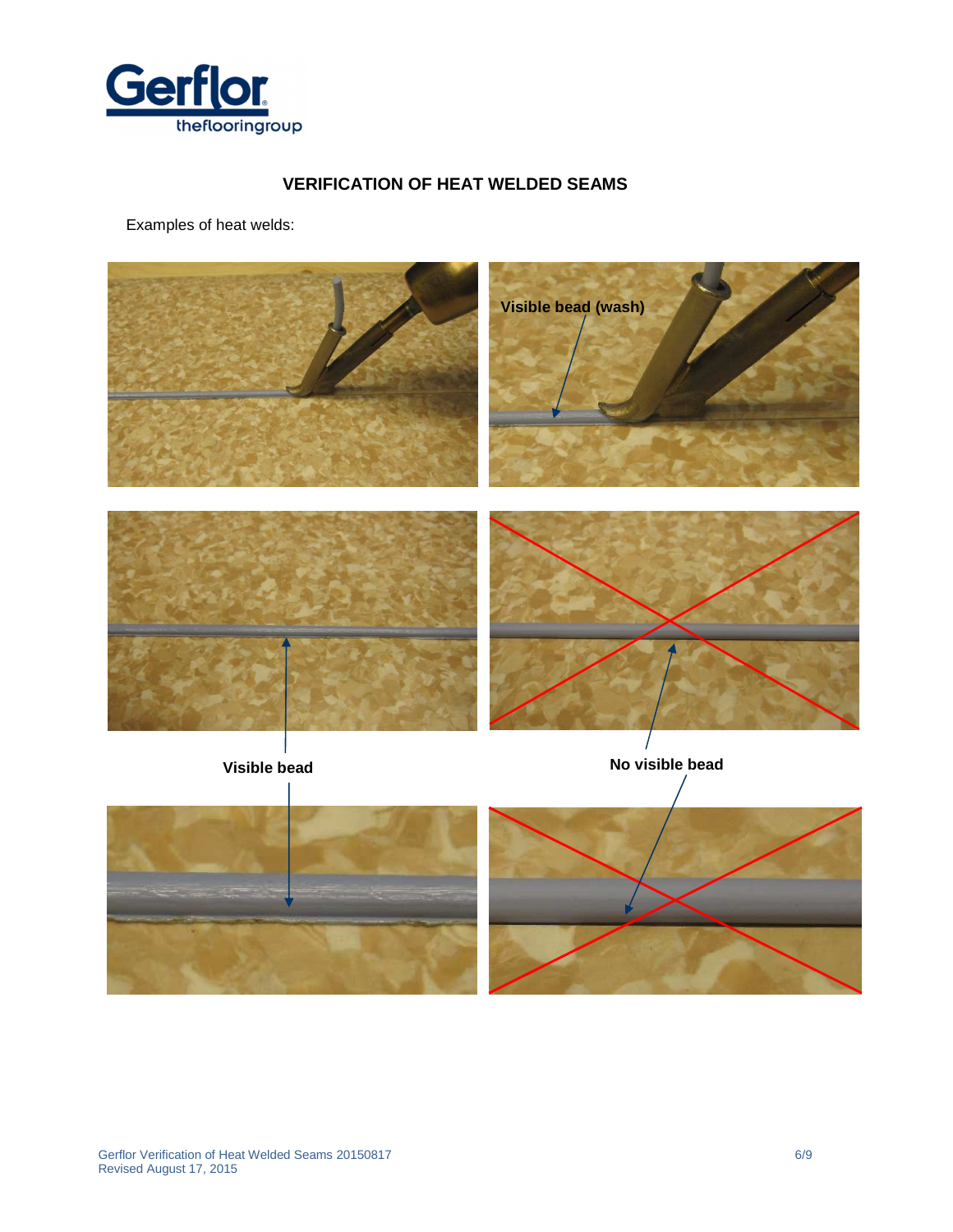

#### **5. SKIVING**

• Although other tools will work fine, we recommend the Turbo plane tool and the Mozart skiving tool as seen on the following pictures.



### http://turboheatweldingtools.com/shop/

- Always let the weld cool down before trimming the rod.
- Two passes need to be done to trim the rod when using the Mozart.
- One pass does the 2 skiving process with the Turbo plane tool.
- The first pass is done using the spacer plate.



This is the look the rod should have once the first pass is done





Gerflor Verification of Heat Welded Seams 20150817 **7/9 120 and 2016** 7/9 Revised August 17, 2015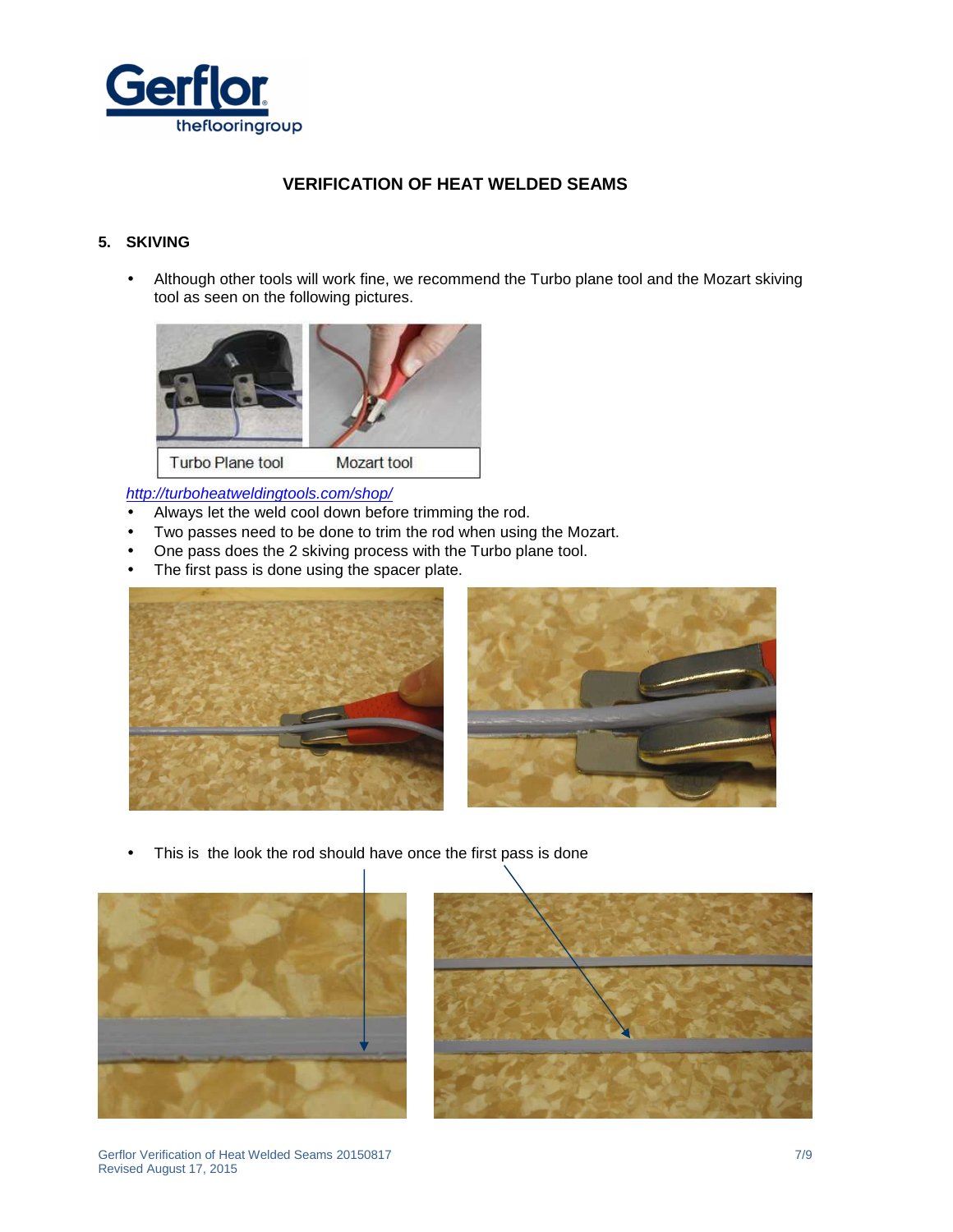

- The second pass is done without the spacer.
- The finished weld must be equal to the surface of the flooring.





- 
- Weld after the final trim.
- Check for the fusion between the weld and the flooring on the final trim leftover, this will confirm proper fusion.
- On the following pictures we can see that the welded seam looks good but there is no fusion on the leftover of the second pass; therefore the seams will fail over time.





Gerflor Verification of Heat Welded Seams 20150817 8/9 Revised August 17, 2015